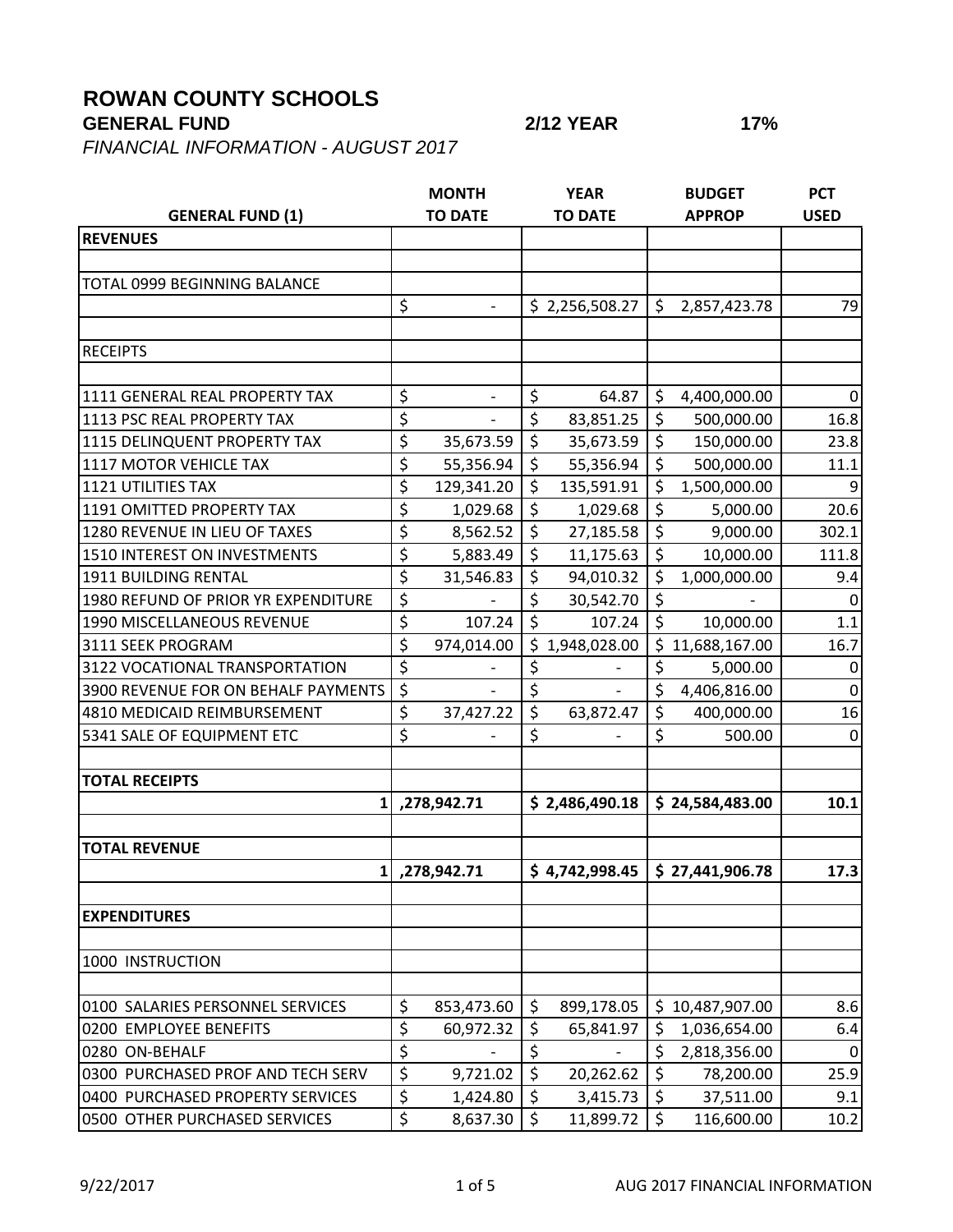| 0600 SUPPLIES                            | \$               | 45,049.30                | \$      | 94,537.61      | \$<br>335,760.50 | 28.2             |
|------------------------------------------|------------------|--------------------------|---------|----------------|------------------|------------------|
|                                          |                  | <b>MONTH</b>             |         | <b>YEAR</b>    | <b>BUDGET</b>    | <b>PCT</b>       |
| <b>GENERAL FUND (1)</b>                  |                  | <b>TO DATE</b>           |         | <b>TO DATE</b> | <b>APPROP</b>    | <b>USED</b>      |
| 0700 PROPERTY                            | \$               | 199.09                   | \$      | 199.09         | \$<br>264,130.00 | 0.1              |
| 0800 DEBT SERVICE AND MISCELLANEOUS      | $\overline{\xi}$ |                          | \$      |                | \$<br>7,000.00   | $\Omega$         |
|                                          |                  |                          |         |                |                  |                  |
| <b>TOTAL 1000 INSTRUCTION</b>            |                  |                          |         |                |                  |                  |
|                                          | \$               | 979,477.43               |         | \$1,095,334.79 | \$15,182,118.50  | 7.2              |
|                                          |                  |                          |         |                |                  |                  |
| 2100 STUDENT SUPPORT SERVICES            |                  |                          |         |                |                  |                  |
|                                          |                  |                          |         |                |                  |                  |
| 0100 SALARIES PERSONNEL SERVICES         | \$               | 62,566.99                | \$      | 85,187.35      | \$<br>729,734.00 | 11.7             |
| 0200 EMPLOYEE BENEFITS                   | \$               | 8,095.08                 | \$      | 9,634.61       | \$<br>93,081.00  | 10.4             |
| 0280 ON-BEHALF                           | \$               |                          | \$      |                | \$<br>108,726.00 | $\mathbf{0}$     |
| 0300 PURCHASED PROF AND TECH SERV        | \$               |                          | \$      | 320.00         | \$<br>1,650.00   | 19.4             |
| 0500 OTHER PURCHASED SERVICES            | \$               | 1,229.48                 | \$      | 1,387.48       | \$<br>2,300.00   | 60.3             |
| 0600 SUPPLIES                            | \$               | 429.52                   | \$      | 429.52         | \$<br>21,500.00  |                  |
|                                          |                  |                          |         |                |                  |                  |
| TOTAL 2100 STUDENT SUPPORT SERVICES      |                  |                          |         |                |                  |                  |
|                                          | \$               | 72,321.07                | \$      | 96,958.96      | \$<br>956,991.00 | 10.1             |
|                                          |                  |                          |         |                |                  |                  |
| 2200 INSTRUCTIONAL STAFF SUPP SERV       |                  |                          |         |                |                  |                  |
|                                          |                  |                          |         |                |                  |                  |
| 0100 SALARIES PERSONNEL SERVICES         | \$               | 26,957.06                | \$      | 36,913.32      | \$<br>271,199.00 | 13.6             |
| 0200 EMPLOYEE BENEFITS                   | \$               | 2,259.09                 | \$      | 2,699.84       | \$<br>16,123.00  | 16.8             |
| 0280 ON-BEHALF                           | \$               |                          | \$      |                | \$<br>87,105.00  | $\Omega$         |
| 0600 SUPPLIES                            | \$               | 1,471.30                 | \$      | 1,471.30       | \$<br>23,244.00  | 6.3              |
| 0700 PROPERTY                            | \$               |                          | \$      |                | \$<br>1,450.00   | $\mathbf 0$      |
|                                          |                  |                          |         |                |                  |                  |
| TOTAL 2200 INSTRUCTIONAL STAFF SUPP SERV |                  |                          | $\zeta$ |                | \$               |                  |
|                                          | \$               | 30,687.45                |         | 41,084.46      | 399,121.00       | 10.3             |
| 2300 DISTRICT ADMIN SUPPORT              |                  |                          |         |                |                  |                  |
|                                          |                  |                          |         |                |                  |                  |
| 0100 SALARIES PERSONNEL SERVICES         | \$               | 16,348.70                | \$      | 33,632.44      | \$<br>206,225.00 | 16.3             |
| 0200 EMPLOYEE BENEFITS                   | \$               | 1,755.28                 | \$      | 8,934.46       | \$<br>189,780.00 | 4.7              |
| 0280 ON-BEHALF                           | \$               |                          | \$      |                | \$<br>204,875.00 | $\boldsymbol{0}$ |
| 0300 PURCHASED PROF AND TECH SERV        | \$               | 36.81                    | \$      | 20,931.27      | \$<br>258,100.00 | 8.1              |
| 0400 PURCHASED PROPERTY SERVICES         | \$               | 2,320.68                 | \$      | 3,481.02       | \$<br>14,500.00  | 24               |
| 0500 OTHER PURCHASED SERVICES            | \$               | 4,870.51                 | \$      | 5,536.06       | \$<br>110,918.00 | 5                |
| 0600 SUPPLIES                            | \$               |                          | \$      | 158.00         | \$<br>5,500.00   | 2.9              |
| 0700 PROPERTY                            | \$               | $\overline{\phantom{0}}$ | \$      |                | \$<br>6,000.00   | $\mathbf 0$      |
|                                          |                  |                          |         |                |                  |                  |
| TOTAL 2300 DISTRICT ADMIN SUPPORT        |                  |                          |         |                |                  |                  |
|                                          | \$               | 25,331.98                | \$      | 72,673.25      | \$<br>995,898.00 | 7.3              |
|                                          |                  |                          |         |                |                  |                  |
| 2400 SCHOOL ADMIN SUPPORT                |                  |                          |         |                |                  |                  |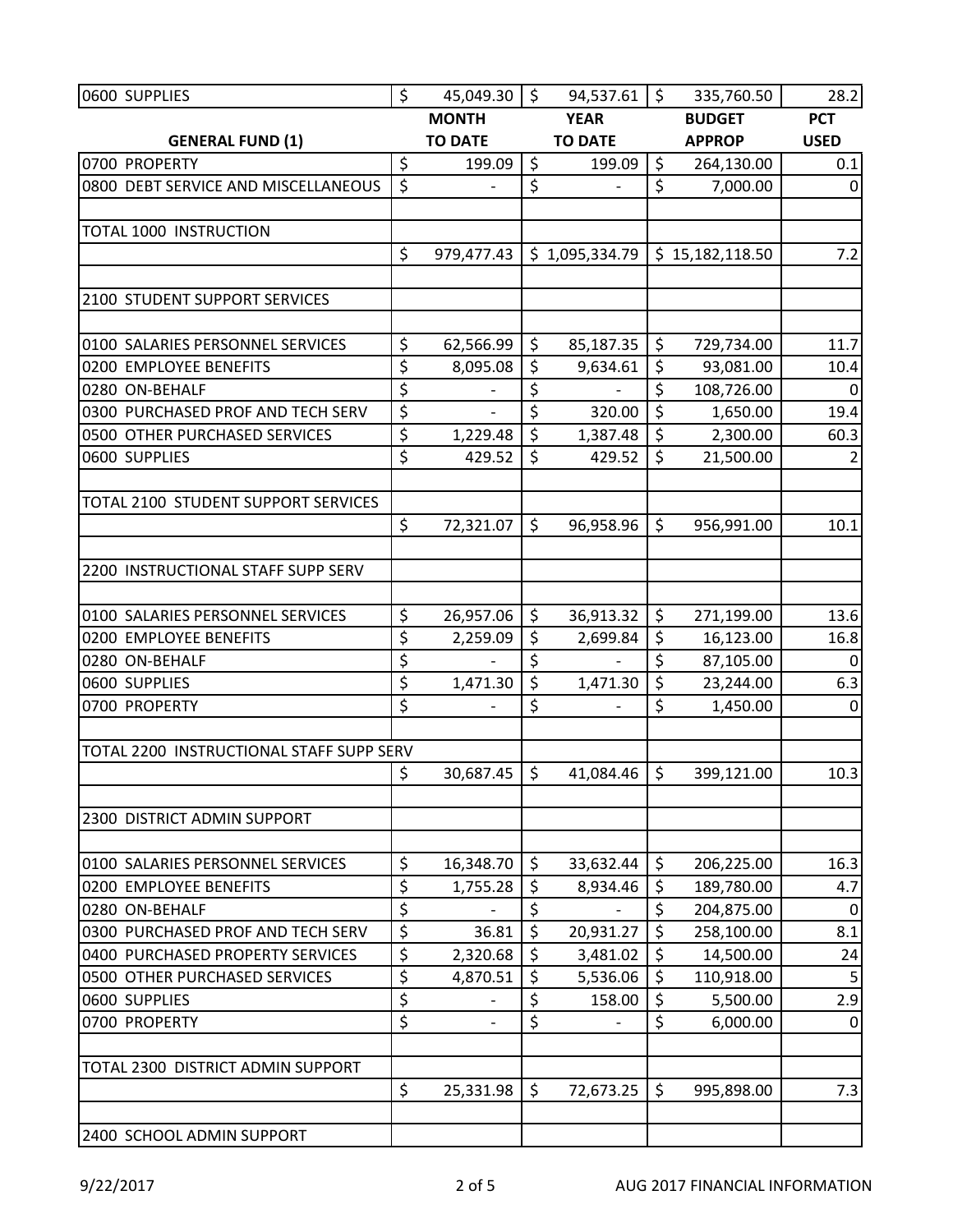|                                                            |          | <b>MONTH</b>             |                  | <b>YEAR</b>              |          | <b>BUDGET</b> | <b>PCT</b>       |
|------------------------------------------------------------|----------|--------------------------|------------------|--------------------------|----------|---------------|------------------|
| <b>GENERAL FUND (1)</b>                                    |          | <b>TO DATE</b>           |                  | <b>TO DATE</b>           |          | <b>APPROP</b> | <b>USED</b>      |
| 0100 SALARIES PERSONNEL SERVICES                           | \$       | 72,052.56                | $\zeta$          | 133,133.50               | \$       | 862,722.00    | 15.4             |
| 0200 EMPLOYEE BENEFITS                                     | \$       | 6,543.24                 | $\overline{\xi}$ | 10,228.26                | \$       | 156,143.00    | 6.6              |
| 0280 ON-BEHALF                                             | \$       |                          | \$               |                          | \$       | 214,659.00    | 0                |
| 0300 PURCHASED PROF AND TECH SERV                          | \$       | 706.37                   | \$               | 1,306.37                 | \$       | 19,750.00     | 6.6              |
| 0400 PURCHASED PROPERTY SERVICES                           | \$       | 25,912.57                | \$               | 25,912.57                | \$       | 38,900.00     | 66.6             |
| 0500 OTHER PURCHASED SERVICES                              | \$       | 632.97                   | \$               | 704.30                   | \$       | 7,350.00      | 9.6              |
| 0600 SUPPLIES                                              | \$       | 4,487.56                 | \$               | 10,158.56                | \$       | 72,865.00     | 13.9             |
| 0700 PROPERTY                                              | \$       | 285.81                   | \$               | 285.81                   | \$       | 3,878.00      | 7.4              |
| 0800 DEBT SERVICE AND MISCELLANEOUS                        | \$       |                          | \$               |                          | \$       | 1,000.00      | 0                |
| 0840 CONTINGENCY                                           | \$       | $\overline{\phantom{a}}$ | \$               | $\overline{\phantom{0}}$ | \$       | 1,248.00      | $\mathbf{0}$     |
| TOTAL 2400 SCHOOL ADMIN SUPPORT                            |          |                          |                  |                          |          |               |                  |
|                                                            | \$       | 110,621.08               | \$               | 181,729.37               | \$       | 1,378,515.00  | 13.2             |
|                                                            |          |                          |                  |                          |          |               |                  |
| 2500 BUSINESS SUPPORT SERVICES                             |          |                          |                  |                          |          |               |                  |
| 0100 SALARIES PERSONNEL SERVICES                           | \$       | 11,435.86                | \$               | 23,871.72                | \$       | 181,499.00    | 13.2             |
| 0200 EMPLOYEE BENEFITS                                     | \$       | 2,237.88                 | \$               | 4,475.76                 | \$       | 25,663.00     | 17.4             |
| 0280 ON-BEHALF                                             | \$       |                          | \$               |                          | \$       | 34,028.00     | 0                |
|                                                            |          |                          |                  |                          |          |               |                  |
| TOTAL 2500 BUSINESS SUPPORT SERVICES                       |          |                          |                  |                          |          |               |                  |
|                                                            | \$       | 13,673.74                | \$               | 28,347.48                | \$       | 241,190.00    | 11.8             |
|                                                            |          |                          |                  |                          |          |               |                  |
| 2600 PLANT OPERATIONS AND MAINTENANCE                      |          |                          |                  |                          |          |               |                  |
|                                                            |          |                          |                  |                          |          |               |                  |
| 0100 SALARIES PERSONNEL SERVICES                           | \$       | 65,919.10                | \$               | 150,786.29               | \$       | 940,613.00    | 16               |
| 0200 EMPLOYEE BENEFITS                                     | \$       | 17,206.67                | \$               | 37,636.77                | \$       | 182,760.00    | 20.6             |
| 0280 ON-BEHALF                                             | \$       |                          | \$               |                          | \$       | 488,691.00    | $\boldsymbol{0}$ |
| 0300 PURCHASED PROF AND TECH SERV                          | \$       | 81,631.82                | \$               | 156,801.18               | \$       | 316,000.00    | 49.6             |
| 0400 PURCHASED PROPERTY SERVICES                           | \$       | 7,170.22                 | \$               | 16,532.35                | \$       | 133,600.00    | 12.4             |
| 0500 OTHER PURCHASED SERVICES                              | \$       | 6,466.04                 | \$               | 11,995.51                | \$       | 59,500.00     | 20.2             |
| 0600 SUPPLIES                                              | \$       | 80,954.33                | \$               | 144,548.75               | \$       | 1,028,500.00  | 14.1             |
| 0700 PROPERTY                                              | \$       |                          | \$               |                          | \$       | 11,500.00     | 0                |
| 0800 DEBT SERVICE AND MISCELLANEOUS                        | \$       |                          | \$               | $\overline{a}$           | \$       | 3,000.00      | 0                |
| TOTAL 2600 PLANT OPERATIONS AND MAINTENANCE                |          |                          |                  |                          |          |               |                  |
|                                                            | \$       | 259,348.18               | \$               | 518,300.85               | \$       | 3,164,164.00  | 16.4             |
|                                                            |          |                          |                  |                          |          |               |                  |
| 2700 STUDENT TRANSPORTATION                                |          |                          |                  |                          |          |               |                  |
|                                                            |          |                          |                  |                          |          |               |                  |
| 0100 SALARIES PERSONNEL SERVICES<br>0200 EMPLOYEE BENEFITS | \$<br>\$ | 70,568.12                | \$<br>\$         | 107,673.00               | \$<br>\$ | 1,070,825.00  | 10.1             |
|                                                            |          | 22,081.99                |                  | 32,719.34                | \$       | 320,039.00    | 10.2             |
| 0280 ON-BEHALF                                             | \$       |                          | \$               |                          |          | 417,520.00    | 0                |
| 0300 PURCHASED PROF AND TECH SERV                          | \$       | 9,010.05                 | $\zeta$          | 20,673.67                | \$       | 6,050.00      | 341.7            |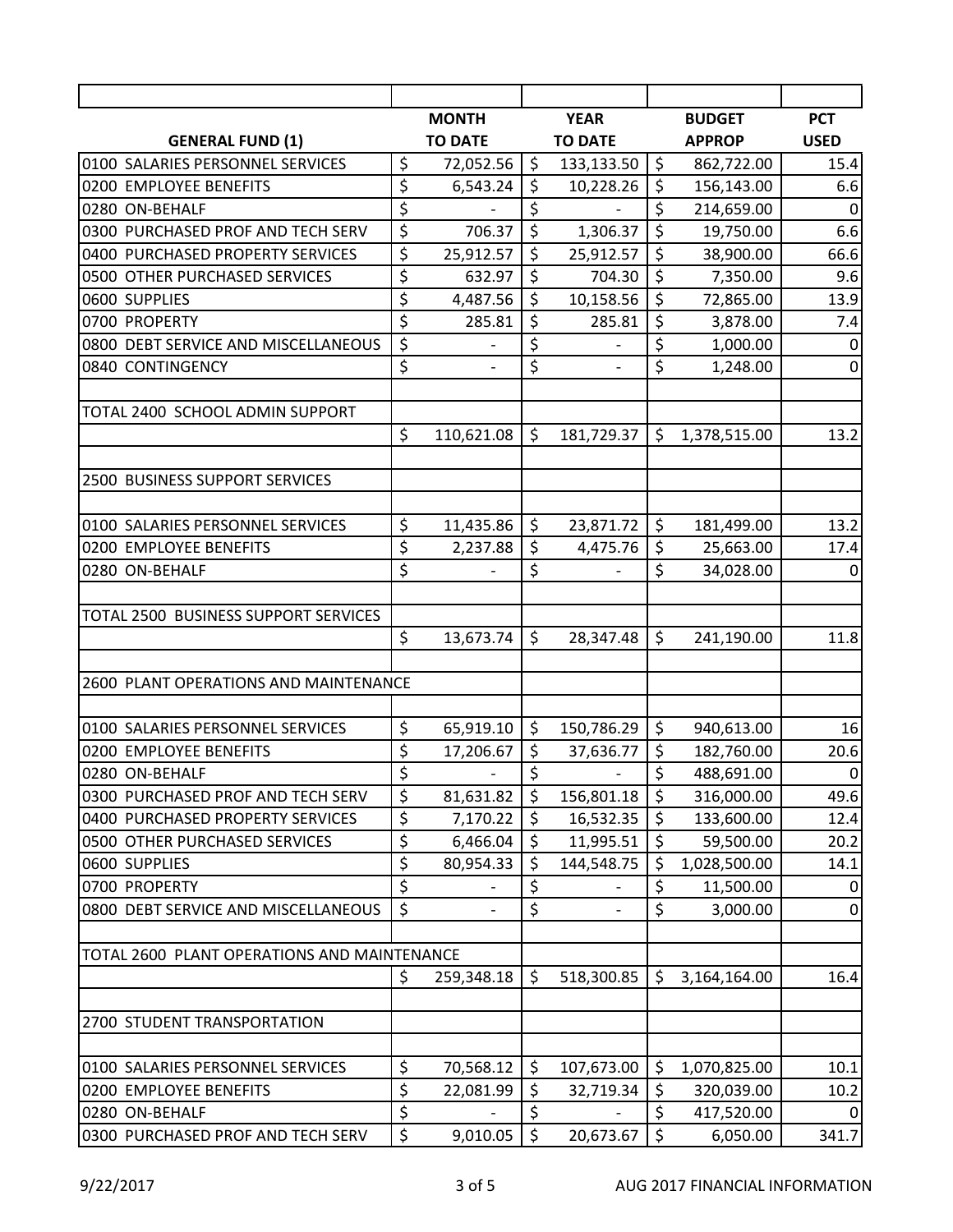| 0400 PURCHASED PROPERTY SERVICES    | \$<br>3,279.76                 | $\zeta$ | 4,973.41                       | \$<br>2,500.00     | 198.9          |
|-------------------------------------|--------------------------------|---------|--------------------------------|--------------------|----------------|
|                                     | <b>MONTH</b>                   |         | <b>YEAR</b>                    | <b>BUDGET</b>      | <b>PCT</b>     |
| <b>GENERAL FUND (1)</b>             | <b>TO DATE</b>                 |         | <b>TO DATE</b>                 | <b>APPROP</b>      | <b>USED</b>    |
| 0500 OTHER PURCHASED SERVICES       | \$<br>1,905.79                 | \$      | 2,468.35                       | \$<br>68,400.00    | 3.6            |
| 0600 SUPPLIES                       | \$<br>30,153.81                | $\zeta$ | 63,068.95                      | \$<br>456,340.00   | 13.8           |
| 0700 PROPERTY                       | \$<br>1,799.85                 | \$      | 1,799.85                       | \$<br>44,000.00    | 4.1            |
| 0800 DEBT SERVICE AND MISCELLANEOUS | \$                             | \$      |                                | \$                 | $\overline{0}$ |
| TOTAL 2700 STUDENT TRANSPORTATION   |                                |         |                                |                    |                |
|                                     | \$<br>138,799.37               | $\zeta$ | 233,376.57                     | \$<br>2,385,674.00 | 9.8            |
| 5100 DEBT SERVICE                   |                                |         |                                |                    |                |
| 0800 DEBT SERVICE AND MISCELLANEOUS | \$<br>64,562.85                | $\zeta$ | 64,562.85                      | \$<br>750,000.00   | 8.6            |
| <b>TOTAL 5100 DEBT SERVICE</b>      | \$<br>64,562.85                | \$      | 64,562.85                      | \$<br>750,000.00   | 8.6            |
| 5200 FUND TRANSFERS                 |                                |         |                                |                    |                |
|                                     |                                |         |                                |                    |                |
| 0900 OTHER ITEMS                    | \$<br>$\overline{\phantom{0}}$ | \$      | $\overline{\phantom{0}}$       | \$<br>75,000.00    | $\overline{0}$ |
| TOTAL 5200 FUND TRANSFERS           |                                |         |                                |                    |                |
|                                     | \$                             | \$      |                                | \$<br>75,000.00    | $\overline{0}$ |
| 5300 CONTINGENCY                    |                                |         |                                |                    |                |
| 0840 CONTINGENCY                    | \$<br>$\overline{\phantom{0}}$ | \$      | $\overline{\phantom{a}}$       | \$<br>1,919,160.38 | $\mathbf 0$    |
| TOTAL 5300 CONTINGENCY              |                                |         |                                |                    |                |
|                                     | \$<br>$\overline{\phantom{0}}$ | \$      | $\overline{\phantom{0}}$       | \$<br>1,919,160.38 | $\overline{0}$ |
| <b>TOTAL EXPENDITURES</b>           |                                |         |                                |                    |                |
|                                     | \$<br>1,694,823.15             |         | \$2,332,368.58                 | \$27,447,831.88    | 8.5            |
| <b>TOTAL FOR GENERAL FUND (1)</b>   |                                |         |                                |                    |                |
|                                     | \$                             |         | $(415,880.44)$ \$ 2,410,629.87 |                    |                |